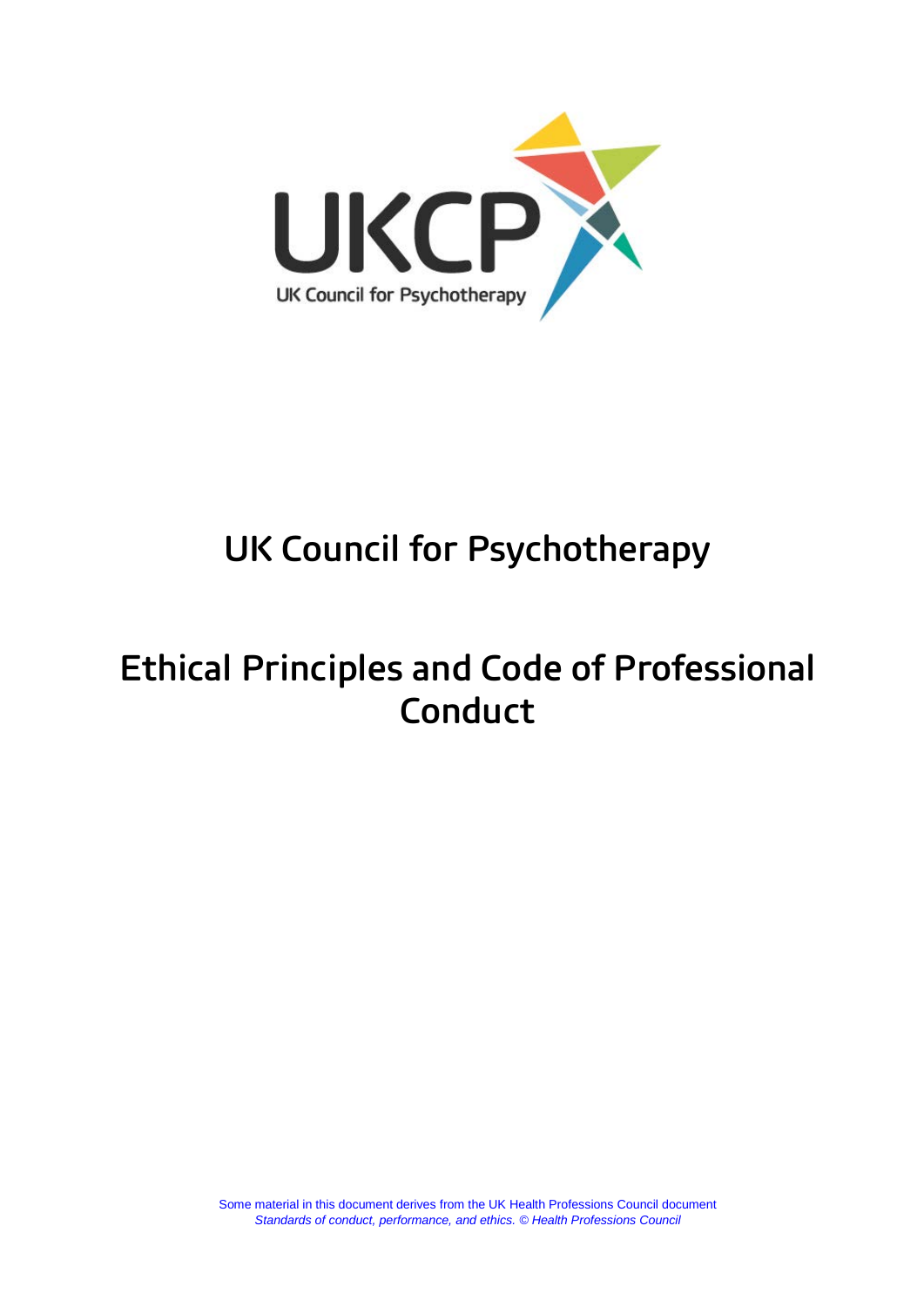

### **UKCP Ethical Principles and Code of Professional Conduct**

### Introduction

The purpose of this UKCP Ethical Principles and Code of Professional Conduct is to define generic UKCP ethical principles which UKCP registrants commit to and maintain.

This document may be taken into account by the Professional Conduct Officer, Professional Conduct Committee, Investigating Committee, Fitness to Practise Tribunal and Appeal Tribunal when considering allegations which may impair a UKCP registrant's fitness to practise under the Central Complaints Process and Central Final Appeal Procedure.

This document may be used in conjunction with any codes of practise, conduct or ethics issued by a UKCP Member Organisation and/or Section including but not limited to "Guidelines for Section and Institutional Members for the Development of Codes of Practice and Professional Conduct for Working with Children". This Ethical Principles and Code of Professional Conduct applies equally to all UKCP registrants, the term psychotherapist should be read to include registrant psychotherapeutic counsellors.

For clarity and ease of expression, the third person plural pronoun is used as non-gendered pronoun for "psychotherapist": so they is used for "she/he" and "their" for "her/his".

This Ethical Principles and Code of Professional Conduct cannot cover every potential ethical, conduct or competence related concern. UKCP Registrants must therefore depend on their own thoughtful evaluation of specific principles and the spirit expressed in these statements.

The psychotherapist commits to engage with the challenge of striving for ethical practice and conduct, even when doing so involves making difficult decisions or acting courageously.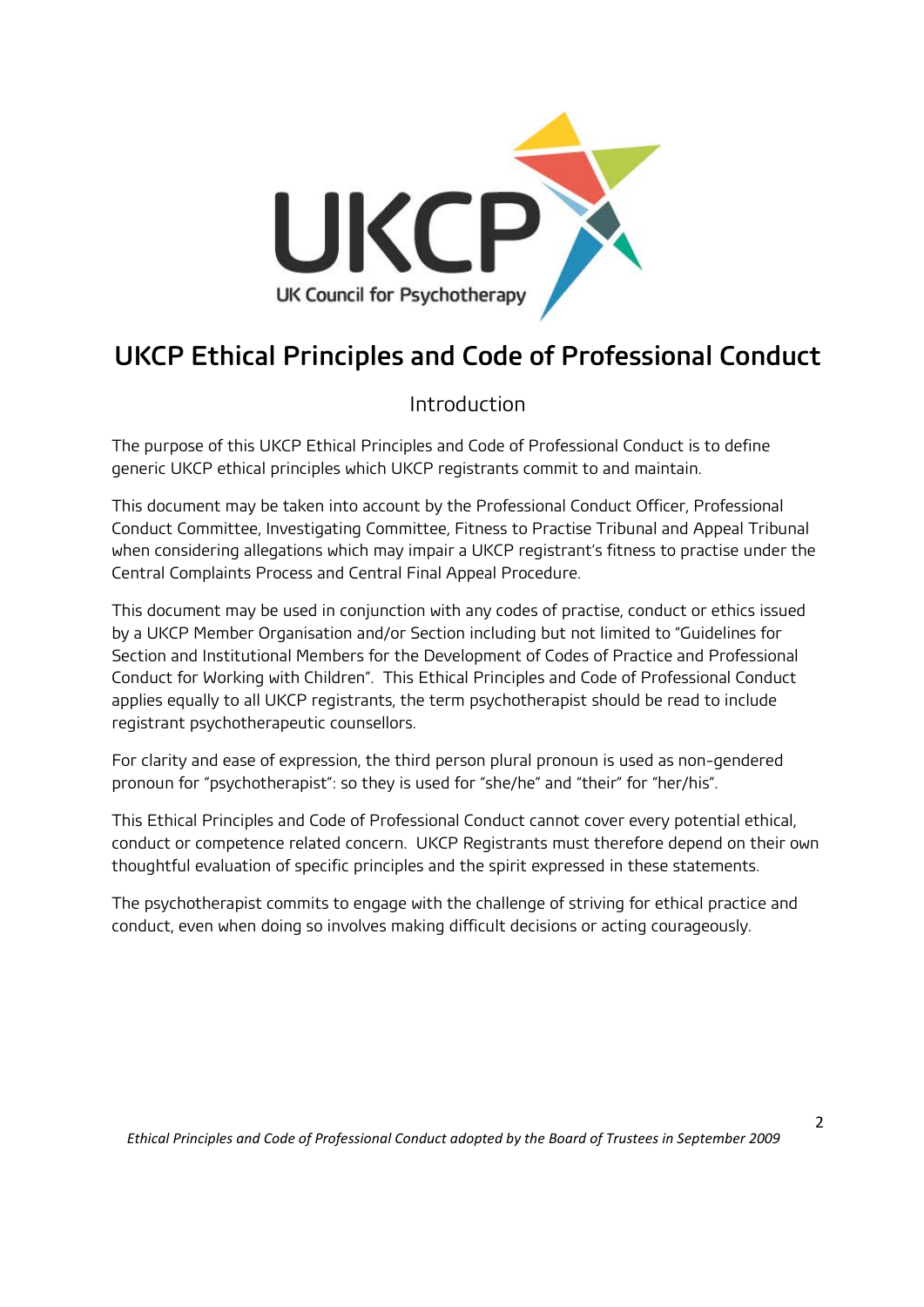#### **General Ethical Principles**

#### **1. Best interests of clients**

- 1.1 The psychotherapist takes responsibility for respecting their client's best interests when providing therapy.
- 1.2 The psychotherapist undertakes to treat their clients with respect.
- 1.3 The psychotherapist undertakes not to abuse or exploit the relationship they have with their clients, current or past, for any purpose, including the psychotherapist's sexual, emotional or financial gain.
- 1.4 The psychotherapist undertakes not to enter into a sexual relationship with a client.
- 1.5 Psychotherapists are required to carefully consider possible implications of entering into dual or multiple relationships and make every effort to avoid entering into relationships that risks confusing an existing relationship and may impact adversely on a client. For example, a dual or multiple relationships could be social or commercial relationship between the psychotherapist and client, or a supervisory relationship which runs alongside the therapeutic one. When dual or multiple relationships are unavoidable, for example in small communities, psychotherapists take responsibility to clarify and manage boundaries and confidentiality of the therapeutic relationship.
- 1.6 The psychotherapist undertakes to take into account the length of therapy and time lapsed since therapy and pay great attention to exercise reasonable care before entering into any personal or business relationships with former clients. Should the relationship prove to be detrimental to the former client, the psychotherapist may be called to account to the charge of a misuse of their former position as the former client's psychotherapist.
- 1.7 The psychotherapist undertakes to respect their client's autonomy.
- 1.8 The psychotherapist undertakes not to harm or collude in the harming of their client or a client of others.
- 1.9 The psychotherapist undertakes to know and understand their legal responsibilities concerning the rights of children and vulnerable adults and to take appropriate action should the psychotherapist consider a child or vulnerable adult is at risk of harm.
- 1.10 The psychotherapist recognises that their behaviour outside their professional life may have an effect on the relationship with their clients and takes responsibility for working with these potential negative or positive effects to the benefit of the client.

#### **2. Diversity and Equality**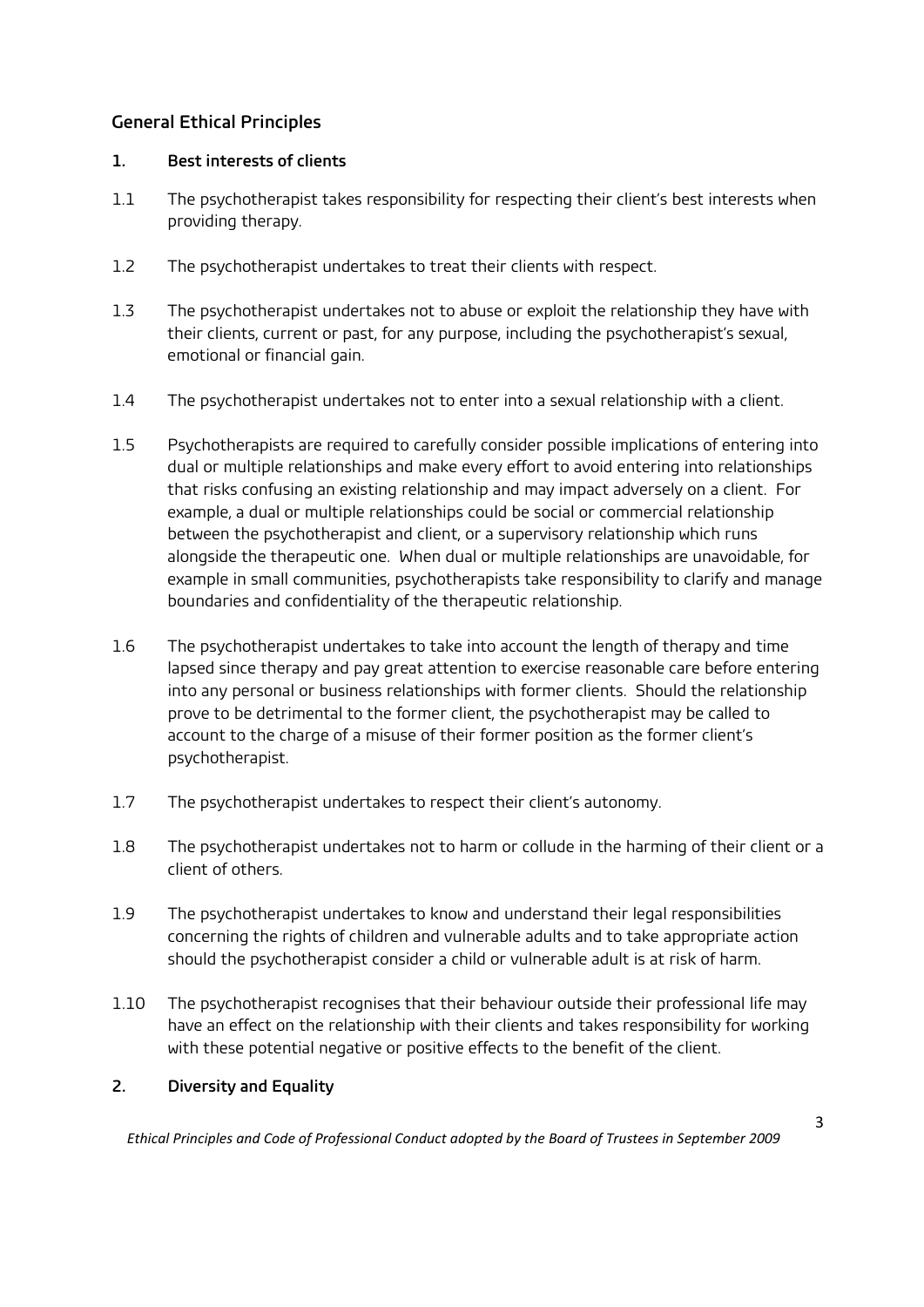- 2.1 The psychotherapist undertakes to actively consider issues of diversity and equalities as these affect all aspects of their work. The psychotherapist accepts no one is immune from the experience of prejudice and acknowledges the need for a continuing process of self-enquiry and professional development.
- 2.2 The psychotherapist undertakes not to allow prejudice about a client's sex, age, colour, race, disability, sexuality, social, economic or immigration status, lifestyle, religious or cultural beliefs to adversely affect the way they relate to the client.
- 2.3 The psychotherapist undertakes not to engage in any behaviour that is abusive or detrimental to any client or colleague based on the above factors.

#### **3. Confidentiality**

- 3.1 The psychotherapist commits to respect, protect and preserve the confidentiality of their clients. The psychotherapist undertakes to notify their clients, when appropriate or on request that there are legal and ethical limits of that confidentiality and circumstances under which the psychotherapist might disclose confidential information to a third party.
- 3.2 The psychotherapist commits to protect sensitive and personally identifiable information obtained from the course of their work as a psychotherapist.
- 3.3 Should the psychotherapist be required by law to serve in judicial or administrative proceedings, they commit to getting clarification at the outset of the potential impacts this could have on their commitment of confidentiality to any client. In such a situation the psychotherapist commits to maintaining this clarification as the situation proceeds and to seek legal and ethical advice as appropriate.
- 3.4 The psychotherapist commits to safeguard the welfare and anonymity of clients when any form of publication of clinical material is being considered and to always obtain their client's verifiable consent in any case where the welfare or anonymity of a client may be compromised. This includes situations where a client or former client might recognise themselves in case material despite the changing of names or actual circumstances.

#### **4. Conduct**

- 4.1 The psychotherapist acknowledges that their professional and personal conduct may have both positive and negative effects on the way they are experienced by a client. The psychotherapist undertakes, in a continuing process, to critically examine the impact these effects may have on the psychotherapeutic relationship with any client, placing a priority on preserving the client's psychotherapeutic best interests.
- 4.2 The psychotherapist agrees to inform UKCP and the relevant member organisation if they are: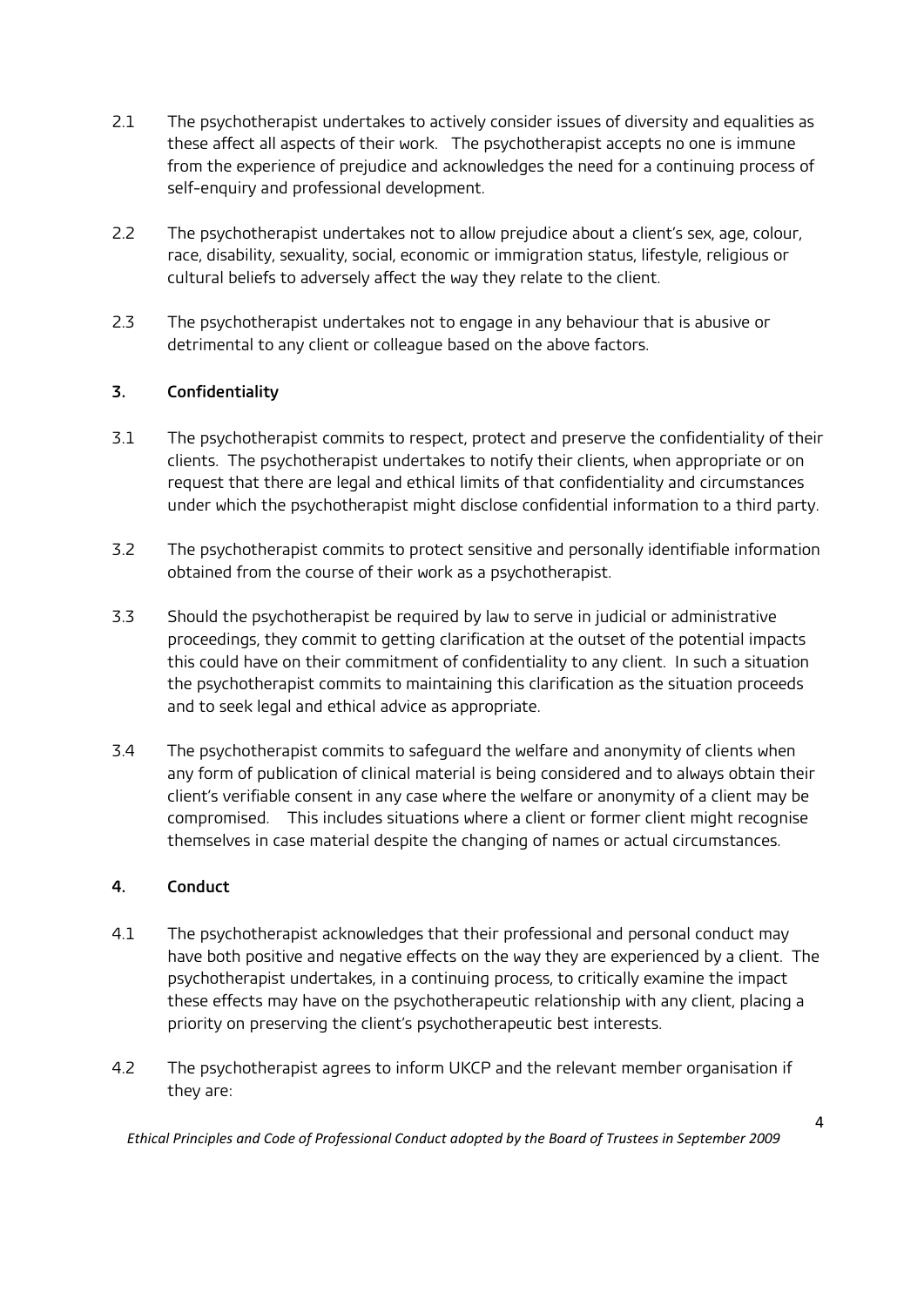- (a) Convicted of a criminal offence, receive a conditional discharge for an offence, or accept a police caution;
- (b) Disciplined by any professional body or membership organisation responsible for regulating or licensing a health or social-care profession; or
- (c) Suspended or placed under a practice restriction by an employer or similar organisation because of concerns relating to practise of psychotherapy, competence or health.
- 4.3 Subject to the rules of confidentiality and other code of ethics adhered to by the psychotherapist, the psychotherapist commits to co-operating with any lawful investigation or inquiry relating to their capacity to appropriately carry out their psychotherapy practise. Good practise would indicate that the psychotherapist should consult with a colleague/member of their Ethics Committee, or seek legal advice with request to any request for information by anyone involved in a legal case even where the client has given their consent.
- 4.4 If a psychotherapist is convicted of a criminal offence, receives a conditional discharge for an offence, or accepts a police caution UKCP will consider any implications their conviction, conditional discharge, or in exceptional cases police caution, may have for their professional practice. UKCP will consider and assess potential risk posed to clients or for public confidence in the register and may reject their application for registration or removal of name from its register on such grounds.

#### **5. Professional knowledge, skills and experience**

- 5.1 The psychotherapist agrees to disclose their qualifications to clients and UKCP when requested and commits to not claiming or implying qualifications that they do not have.
- 5.2 The psychotherapists commits to ensure that the use of title such as "Doctor/Dr" and post nominal initials after a name in all published materials are accurate; indicate whether it is a medical or academic qualification; and reasonably informs the public of their relevance to the practise of psychotherapy.
- 5.3 The psychotherapist commits to recognise the boundaries and limitations of their expertise and techniques and to take the necessary steps to maintain their ability to practice competently.
- 5.4 If it becomes clear that a case is beyond a psychotherapist's scope of practice, the psychotherapist commits to inform the client and where appropriate offer an alternative psychotherapist or other professional where requested.
- 5.5 The psychotherapist commits to adhering to the UKCP policies on standards of education, training and practise.
- *Ethical Principles and Code of Professional Conduct adopted by the Board of Trustees in September 2009* enquiry and challenge, commonly referred to as "Continuing Professional Development" <sub>5</sub> 5.6 The psychotherapist commits to an on-going process of professional and personal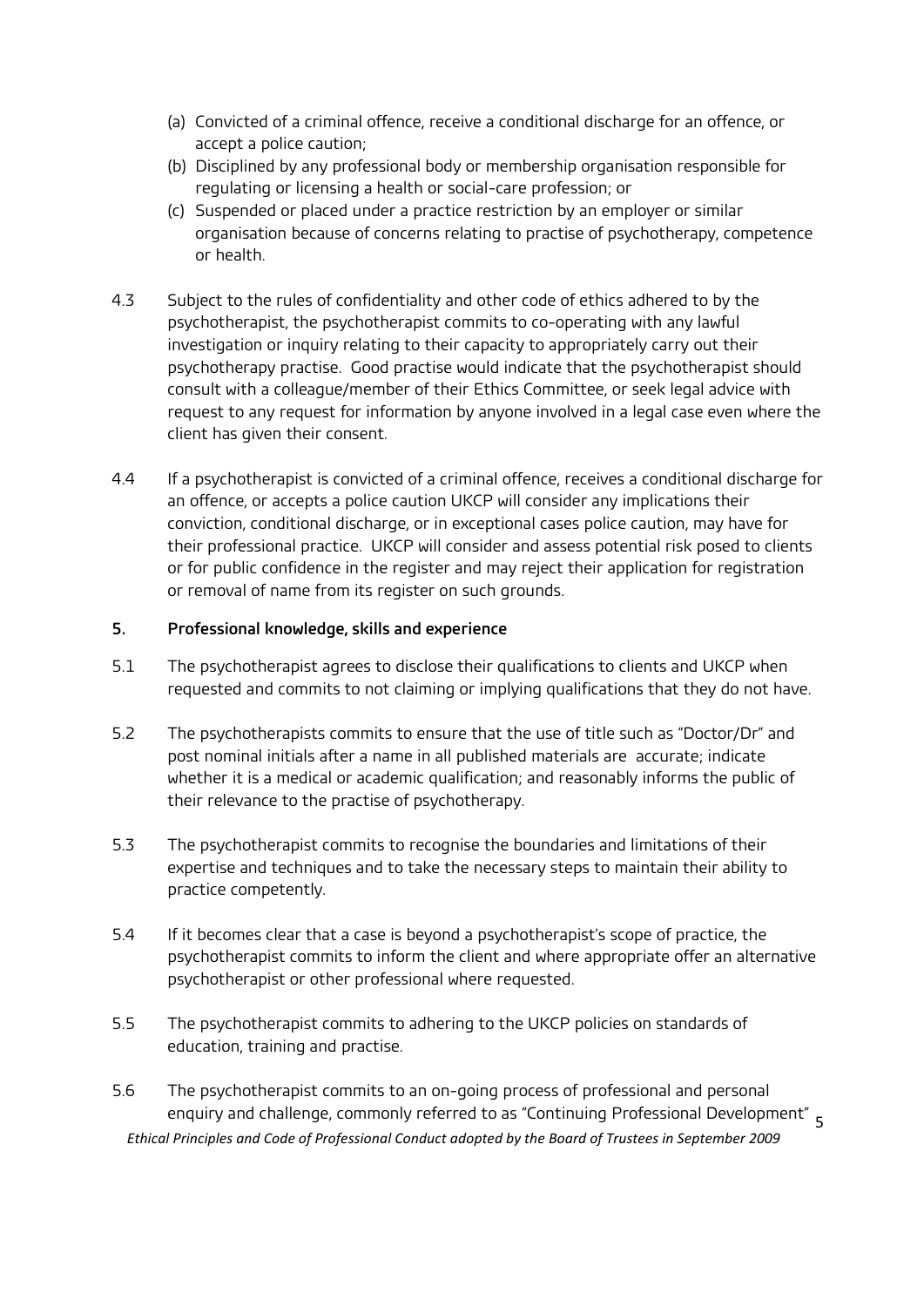The psychotherapist commits adhering to the Continuing Professional Development policies held by UKCP and the relevant section of the UKCP that the psychotherapist is a member of.

5.7 The psychotherapist accepts responsibility to ensure that they are competent and have sufficient supervisory arrangements and other necessary support to enable them to meet their psychotherapeutic obligations to any client. This includes the responsibility of ensuring the very careful consideration of how best to refer a client to another psychotherapist or professional should it become clear that this would be in the client's best interest.

#### **6. Communication**

- 6.1 The psychotherapist agrees to at the outset explain to a client, or prospective client, their terms, fees and conditions and, on request, clarify other related questions such as likely length of therapy, methods of practice to be utilised, referral or termination processes.
- 6.2 The psychotherapist agrees to notify clients of any other codes of ethics & practise to which they subscribe, including the availability of the complaints procedure.

#### **7. Obtaining consent**

- 7.1 The psychotherapist undertakes to explain to the client, to the extent applicable to their modality and the client's capacity: the psychotherapist's clinical method(s) of working; and the client's choice to participate in any therapeutic interventions suggested by the psychotherapist including any commitments the psychotherapist makes to the client and any commitments the psychotherapist requires of the client.
- 7.2 The psychotherapist undertakes not to intentionally mislead a client concerning the type or nature of the psychotherapy practised.
- 7.3 The psychotherapist commits to clarify with clients the nature, purpose and conditions of any research in which the clients are to be involved and to ensure that informed and verifiable consent is given before commencement of the therapy and research.

#### **8. Records**

- 8.1 The psychotherapist agrees to keep such records as are necessary to properly carry out the type of psychotherapy offered.
- 8.2 The psychotherapist commits to store and dispose any personally identifiable records or data securely in order to protect the client's confidentiality.

#### **9. Physical or Mental Health**

9.1 The psychotherapist accepts an ongoing responsibility to ensure that they do not work with clients if they are not able to do so for physical or mental health reasons, or when